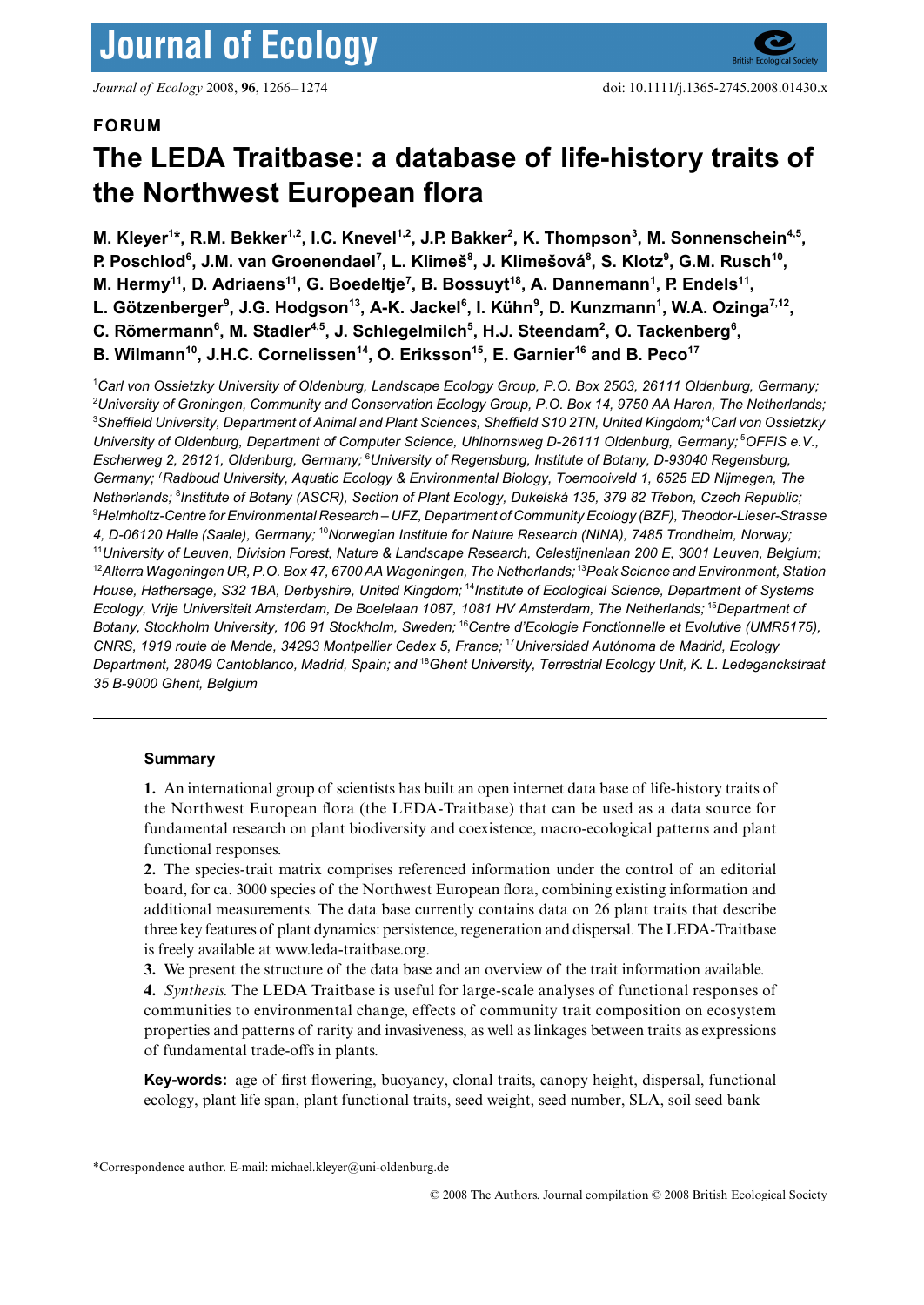## **Introduction**

The immense variation in plant form and life history has always intrigued botanists, plant geographers and ecologists. From the middle of the 19th century, interest in disentangling relationships between plant biological traits and the environment has steadily developed, resulting in a wealth of descriptions of plant morphology as adaptations to climate and soil factors (Du Rietz 1931). This interest evolved into compilations of biological knowledge for individual plant species (e.g. Kirchner *et al.* 1908–1936; the Biological Flora of the British Isles series published in this journal; Rabotnov 1974–1990 for Russia). A further step has been taken more recently, to build up digital data bases to synthesise information on plant traits. For instance, the GLOPNET data base (Wright *et al.* 2004) covers chemical, structural and physiological traits of leaves for a large number of species worldwide. Seed weight data are now available for  $> 10^4$  species (Flynn *et al.* 2006), and other data bases offer bibliographic data for selected communities (e.g. APIRS for aquatic plants [\(http://plants.ifas.ufl.edu/\)\)](http://plants.ifas.ufl.edu/) or provide taxonomic information together with some selected traits (e.g. USDA 2006).

Within Europe, knowledge of traits for individual species is growing fast, but information remains scattered over many sources, including dozens of different journals, large monographs and floras. The sources are available in various languages and distributed across many countries, collected and stored in different ways, and are not mutually integrated. Standardisation of trait definitions and measurements is often poor among species and studies. Trait data can also be retrieved from various data bases. However, currently accessible data bases are often restricted to certain regions, and cover only a limited number of species or traits.

A trans-national initiative has therefore aimed at designing and filling a species-trait matrix for the NW European flora that would be freely retrievable on the Worldwide Web (Knevel *et al.* 2003). The LEDA Traitbase (www.ledatraitbase.org), which uses a European consolidated species list, is concerned with pooling existing data bases, compiling new information from published data and closing knowledge gaps through extensive new measurements across several NW European countries. It consists of a relational data base linking species with traits and reference information about data source, location, habitat and trait measurement protocol on three core sets of traits: (i) persistence (vegetative) traits such as leaf, stem and clonal growth characteristics; (ii) regeneration traits such as seed production, seed longevity and (iii) dispersal traits such as seed weight, dispersal vectors, floating capacity and vertical terminal velocity of propagules.

The general objectives of the LEDA project were announced in Knevel *et al.* (2003). The present article describes the scope and architecture of the data base, the methods of collecting data and the plant life-history traits that are covered by the LEDA Traitbase. Additionally, a brief overview of applications illustrates the value of trait data bases in general, and the LEDA Traitbase in particular, for research in functional ecology.

#### **Framework of the LEDA Traitbase**

## TRAITS IN THE LEDA TRAITBASE

Traits covered by the LEDA Traitbase were selected according to two major criteria: (1) relevance for persistence, regeneration and dispersal as key functions for survival in patterned landscapes and (2) trait data available for the flora of Northwest-Europe, either in published sources or in unpublished data bases maintained by the project partners. As LEDA was designed as a compilation of data for a large number of species, we had to exclude traits for which only a small number of records for the Northwest European flora could be expected (e.g. relative growth rate or leaf life span). Table 1 shows an overview of the traits in the LEDA Traitbase together with associated functions and selected references, whereas Table 2 describes the categories or units of measurement, and actual number of species and records for the traits (version 1, 2007). More detailed information on the trait definitions is available in the Appendix S1 in Supporting Information.

Many trait data now available in LEDA for Northwest Europe had already attracted considerable attention in functional ecology (e.g. canopy height, seed number, seed mass, see Table 1) and are, at least in part, available elsewhere (e.g. Ellenberg *et al*. 1991 for life form; Flynn *et al.* 2006 for seed mass). For other traits, the LEDA Traitbase may be a unique source of data. For instance, seed bank longevity of many species was poorly known previously. The LEDA Project has improved this knowledge quite substantially from 21 071 records on 1189 species in the data base of Thompson *et al.* (1997) to 44 353 records covering 1787 species in total in the LEDA Traitbase (Table 2).

The LEDA Traitbase also includes data on clonal growth and dispersal traits that are rarely available elsewhere. The morphological traits characterising clonal growth serve as indicators for vegetative multiplication, persistence and vegetative regeneration subsequent to damage (Klimes *et al.* 1997; Klimesová & Martínková 2004). The data available in the LEDA Traitbase that are related to clonal growth encompass a categorisation of clonal growth organs, bud bank vertical distribution and seasonality (Klimešová & Klimes 2007), life span of a shoot, persistence of the connections between parent and offspring shoots, lateral spread and number of offspring shoots produced per year and per parent shoot. These traits indicate speed of lateral spread, rate of clonal multiplication and duration of possibility of mutual support inside interconnected parts of a clone.

Seed dispersal influences many key aspects of the biology of plants, but is inherently hard to measure (Cain *et al.* 2000). Since every species may be dispersed through different vectors and to different distances, we have measured traits related to dispersal potential (Poschlod *et al.* 2005). Terminal velocity is a relevant predictor for wind dispersal potential. If vertical air velocity exceeds 'terminal velocity' then the seed can be uplifted and dispersed for larger distances (Nathan *et al.* 2002; Tackenberg *et al.* 2003). Combined with terminal velocity,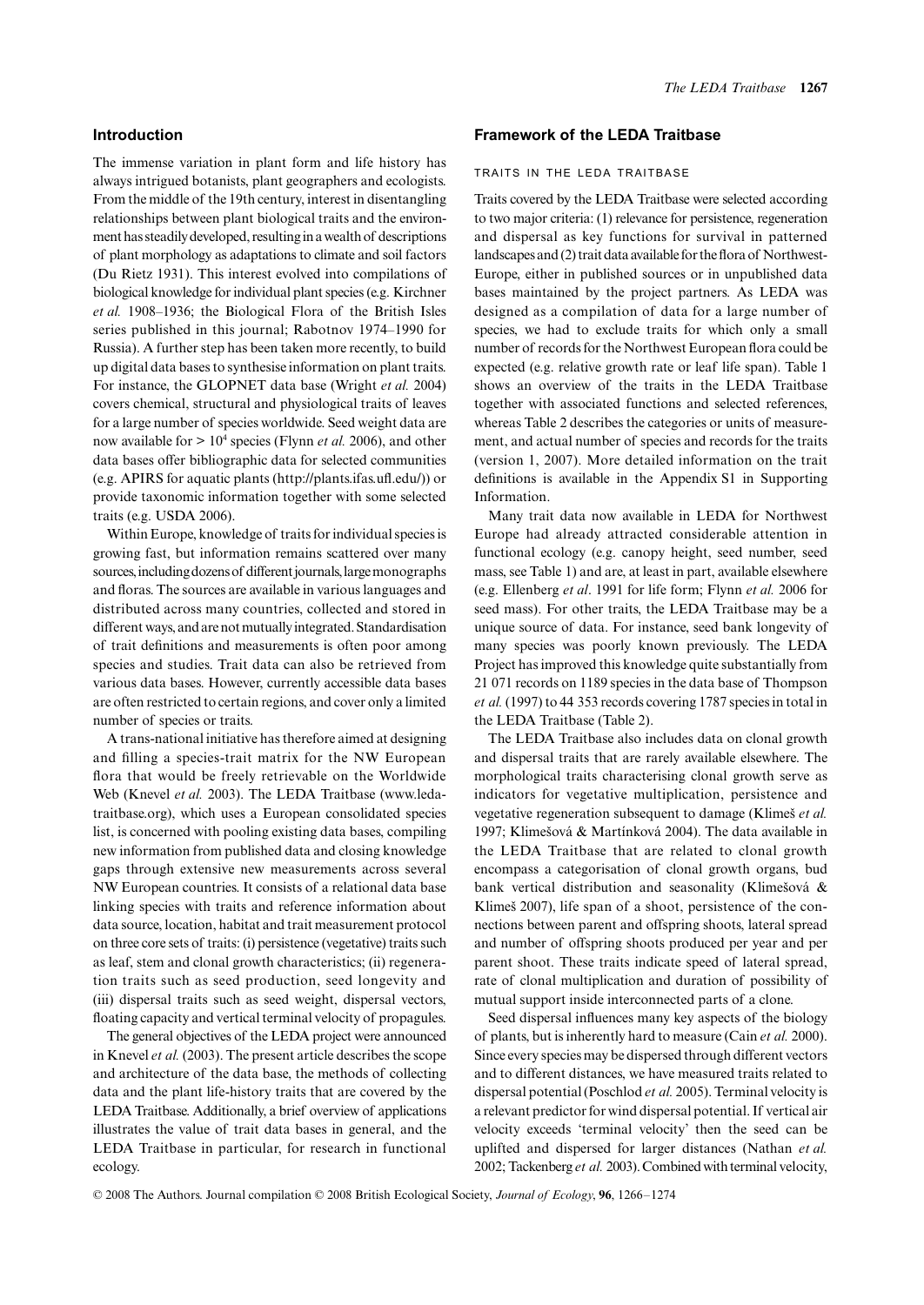# **1268** *M. Kleyer* et al.

| Table 1. Overview of the traits in the LEDA Traitbase, their functional significance and related publications |  |  |  |
|---------------------------------------------------------------------------------------------------------------|--|--|--|
|---------------------------------------------------------------------------------------------------------------|--|--|--|

| The LEDA traits                                                                                      | Functional significance and related publications                                                      |
|------------------------------------------------------------------------------------------------------|-------------------------------------------------------------------------------------------------------|
| Persistence                                                                                          |                                                                                                       |
| Canopy height                                                                                        | Competitive ability (Westoby et al. 2002)                                                             |
| Leaf distribution along the stem, branching, shoot growth form                                       | Competitive ability (Barkman 1988)                                                                    |
| Leaf mass, leaf size, specific leaf area, leaf dry matter content                                    | Growth rate, competitive ability, stress tolerance (Westoby et al. 2002)                              |
| Woodiness, stem specific density                                                                     | Growth rate, investment in supporting structure (Ryser 1996)                                          |
| Clonal growth organs, persistence of connection between                                              | Competitive ability, persistence, clonal integration, storage                                         |
| parent and offspring shoots, number of offspring shoots<br>per parent shoot per year, lateral spread | (De Kroon & Van Groenendael 1997; Klimeš & Klimešová 2000;<br>Vesk & Westoby 2004)                    |
| Bud bank – vertical distribution and seasonality                                                     | Response to disturbance (Bellingham & Sparrow 2000; Klimešová<br>& Klimeš 2007)                       |
| Regeneration                                                                                         |                                                                                                       |
| Plant growth form, plant life span, age of first flowering                                           | Response to disturbance, establishment, invasiveness (Raunkiaer)<br>1937; Rejmánek & Richardson 1996) |
| Seed number, seed shedding                                                                           | Response to disturbance, establishment, dispersal (Leishman 2001;<br>Bruun & Poschlod 2006)           |
| Seed weight, size and shape                                                                          | Dispersal, establishment (Grime et al. 1988; Westoby et al. 2002)                                     |
| Seed bank longevity                                                                                  | Storage effects, response to disturbance (Bekker <i>et al.</i> 1998)                                  |
| Dispersability                                                                                       |                                                                                                       |
| Morphology of dispersal unit, seed releasing height                                                  | Wind dispersal, ecto- and endozoochorous dispersal (Van der Pijl 1972)                                |
| Dispersal vectors                                                                                    | Spectra of dispersal vectors for plants (Bonn et al. 2000)                                            |
| Terminal velocity                                                                                    | Wind-dispersal (Tackenberg et al. 2003)                                                               |
| Attachment capacity of the dispersal unit, digestion survival                                        | Ecto- and endozoochorous dispersal (Couvreur et al. 2004;<br>Römermann et al. 2005)                   |
| Buoyancy                                                                                             | Dispersal in running water (Danvind & Nilsson 1997)                                                   |

# **Table 2.** Contents of the LEDA Traitbase, version 1

| Trait name in data standards   | Number<br>of species | Number<br>of records | Catalogue<br>Number     | Category or unit(s) of measurement                  |
|--------------------------------|----------------------|----------------------|-------------------------|-----------------------------------------------------|
| Plant growth form              | 2334                 | 3154                 | 1                       | Phanerophyte                                        |
|                                |                      |                      | $\overline{\mathbf{c}}$ | Chamaephyte                                         |
|                                |                      |                      | 3                       | Hemicryptophyte                                     |
|                                |                      |                      | $\overline{4}$          | Cryptophyte                                         |
|                                |                      |                      | 4.1                     | Geophyte                                            |
|                                |                      |                      | 4.2                     | Helophyte                                           |
|                                |                      |                      | 4.2.1                   | Halophyte                                           |
|                                |                      |                      | 4.3                     | Hydrophyte                                          |
|                                |                      |                      | 5                       | Therophyte                                          |
|                                |                      |                      | 6                       | Liana                                               |
|                                |                      |                      | 7                       | hemi-epiphyte                                       |
|                                |                      |                      | 8                       | Epiphyte                                            |
|                                |                      |                      | 9                       | vascular semi-parasite                              |
|                                |                      |                      | 10                      | vascular parasite                                   |
|                                |                      |                      | 11                      | mesophyte                                           |
| Canopy height                  | 2893                 | 4934                 |                         | m                                                   |
| Plant life span                | 2219                 | 4293                 | 1                       | summer annuals                                      |
|                                |                      |                      | $\mathfrak{2}$          | winter annuals                                      |
|                                |                      |                      | 3                       | strict monocarpic biennials and poly-annuals        |
|                                |                      |                      | 4                       | short-lived perennials $(< 5 \text{ years})$        |
|                                |                      |                      | 5                       | medium-lived perennials (5–50 years)                |
|                                |                      |                      | 6                       | long-lived perennials (> 50 years)                  |
|                                |                      |                      | 7                       | perennials without any further detailed information |
| Age of first flowering         | 1521                 | 2530                 | $\mathbf{1}$            | $<$ 1 year                                          |
|                                |                      |                      | $\overline{c}$          | 1 and 5 years                                       |
|                                |                      |                      | 3                       | $> 5$ years                                         |
| Leaf mass                      | 1665                 | 4472                 |                         | mg                                                  |
| Specific leaf area (SLA)       | 2019                 | 5941                 |                         | $mm2$ mg <sup>-1</sup>                              |
| Leaf size                      | 2054                 | 5590                 |                         | mm <sup>2</sup>                                     |
| Leaf dry matter content (LDMC) | 1735                 | 3451                 |                         | $mg g^{-1}$                                         |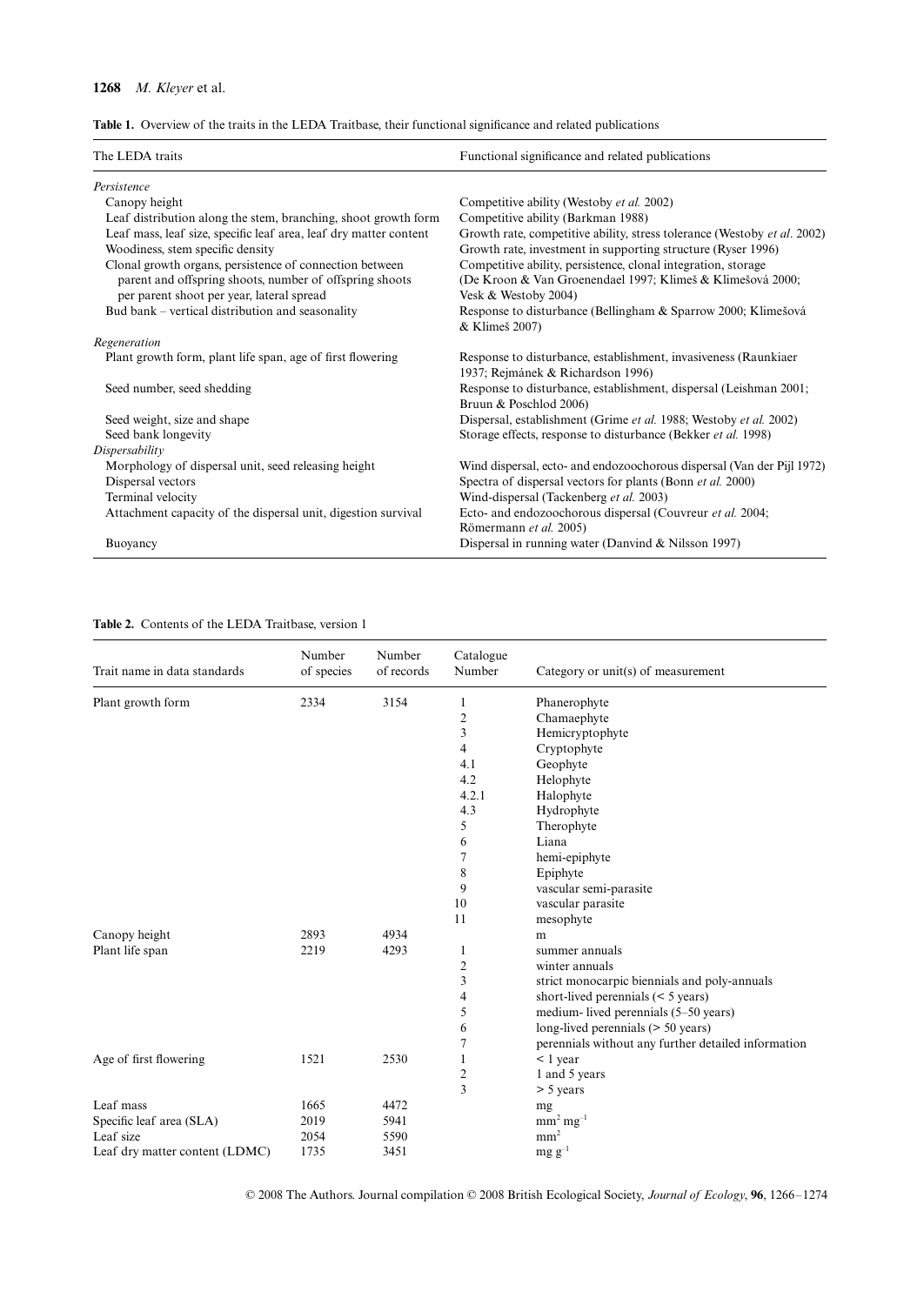# **Table 2.** *Continued*

| Trait name in data standards      | Number<br>of species | Number<br>of records | Catalogue<br>Number             | Category or unit(s) of measurement                                                                                                                                 |
|-----------------------------------|----------------------|----------------------|---------------------------------|--------------------------------------------------------------------------------------------------------------------------------------------------------------------|
| Woodiness & Stem specific density | 3152                 | 5300                 | $\mathbf{1}$<br>1.1<br>1.2<br>2 | woody<br>hard wood<br>soft wood<br>semi-woody                                                                                                                      |
|                                   |                      |                      | 3                               | herbaceous (non-woody)<br>$g \text{ cm}^{-3}$                                                                                                                      |
| Shoot growth form                 | 3118                 | 5386                 | 1<br>2                          | lianas, climbers and scramblers<br>stem erect                                                                                                                      |
|                                   |                      |                      | 3<br>4                          | stem ascending to prostrate<br>stem prostrate                                                                                                                      |
|                                   |                      |                      | 5<br>6                          | free-floating plants<br>emergent, attached to the substrate                                                                                                        |
|                                   |                      |                      | 7<br>8                          | floating leaves, attached to the substrate<br>submerged, attached to the substrate                                                                                 |
| <b>Branching</b>                  | 2878                 | 4055                 | 1<br>2                          | yes<br>no                                                                                                                                                          |
| Leaf distribution along the stem  | 3491                 | 5355                 | 3<br>$\mathbf{1}$               | unknown<br>rosette/tufted plant                                                                                                                                    |
|                                   |                      |                      | 2                               | semi-rosette                                                                                                                                                       |
|                                   |                      |                      | 3<br>4<br>5                     | leaves distributed regularly along the stem<br>shoot scarcely foliated<br>tufts and crowns, leaves concentrated as a rosette at<br>the top of taller shoot or stem |
|                                   |                      |                      | 6                               | other                                                                                                                                                              |
| Bud bank: vertical layers         | 2442                 | 6052                 | 1<br>1.1<br>1.2                 | no buds per shoot (not applicable)<br>no buds per shoot, below soil surface, < -10 cm                                                                              |
|                                   |                      |                      | 1.3<br>1.4                      | no buds per shoot, below soil surface, $0 < x < -10$ cm<br>no buds per shoot at soil surface<br>no buds per shoot, above soil surface, $0 > x > 10$ cm             |
|                                   |                      |                      | 1.5<br>2                        | no buds per shoot, above soil surface, > 10 cm<br>$1-10$ buds per shoot                                                                                            |
|                                   |                      |                      | 2.1<br>2.2                      | $1-10$ buds per shoot, below soil surface, $\leq -10$ cm<br>1–10 buds per shoot, below soil surface, $0 < x <$ –10 cm                                              |
|                                   |                      |                      | 2.3<br>2.4                      | 1–10 buds per shoot at soil surface<br>1–10 buds per shoot, above soil surface, $0 > x > 10$ cm                                                                    |
|                                   |                      |                      | 2.5<br>3                        | $1-10$ buds per shoot, above soil surface, $> 10$ cm<br>$> 10$ buds per shoot                                                                                      |
|                                   |                      |                      | 3.1<br>3.2                      | > 10 buds per shoot, below soil surface, < -10 cm<br>$> 10$ buds per shoot, below soil surface, $0 < x < -10$ cm                                                   |
|                                   |                      |                      | 3.3<br>3.4                      | > 10 buds per shoot at soil surface<br>$> 10$ buds per shoot, above soil surface, $0 > x > 10$ cm                                                                  |
| Bud bank $-$ seasonality          | 2468                 | 6203                 | 3.5<br>1                        | > 10 buds per shoot, above soil surface, > 10 cm<br>seasonal                                                                                                       |
|                                   |                      |                      | 1.1                             | seasonal, above-ground                                                                                                                                             |
|                                   |                      |                      | 1.2<br>2                        | seasonal, below-ground<br>perennial                                                                                                                                |
|                                   |                      |                      | 2.1<br>2.2                      | perennial, above-ground<br>perennial, below-ground                                                                                                                 |
|                                   |                      |                      | $\mathfrak{Z}$<br>3.1           | seasonal & potential<br>seasonal & potential, above-ground                                                                                                         |
|                                   |                      |                      | 3.2                             | seasonal & potential, below-ground                                                                                                                                 |
|                                   |                      |                      | 4<br>4.1                        | perennial & potential<br>perennial & potential, above-ground                                                                                                       |
| Clonal growth organs              | 1958                 | 5540                 | 4.2<br>17                       | perennial & potential, below-ground<br>17 categories hierarchical classified according to their                                                                    |
|                                   |                      |                      |                                 | placement (above, at or below soil surface) and again<br>subdivided to their origin (stem, root or leaf origin)<br>(see Data Standards)                            |
| Life span of a shoot              | 1737                 | 4233                 | 1                               | monocyclic (1 year)                                                                                                                                                |
| Persistence of connection between | 1834                 | 4683                 | $\overline{c}$<br>$\mathbf{1}$  | dicyclic or polycyclic $(> 1$ year)<br>$\leq 1$ year                                                                                                               |
| parent and offspring shoots       |                      |                      | 2<br>3                          | $1-2$ years<br>> 2 years                                                                                                                                           |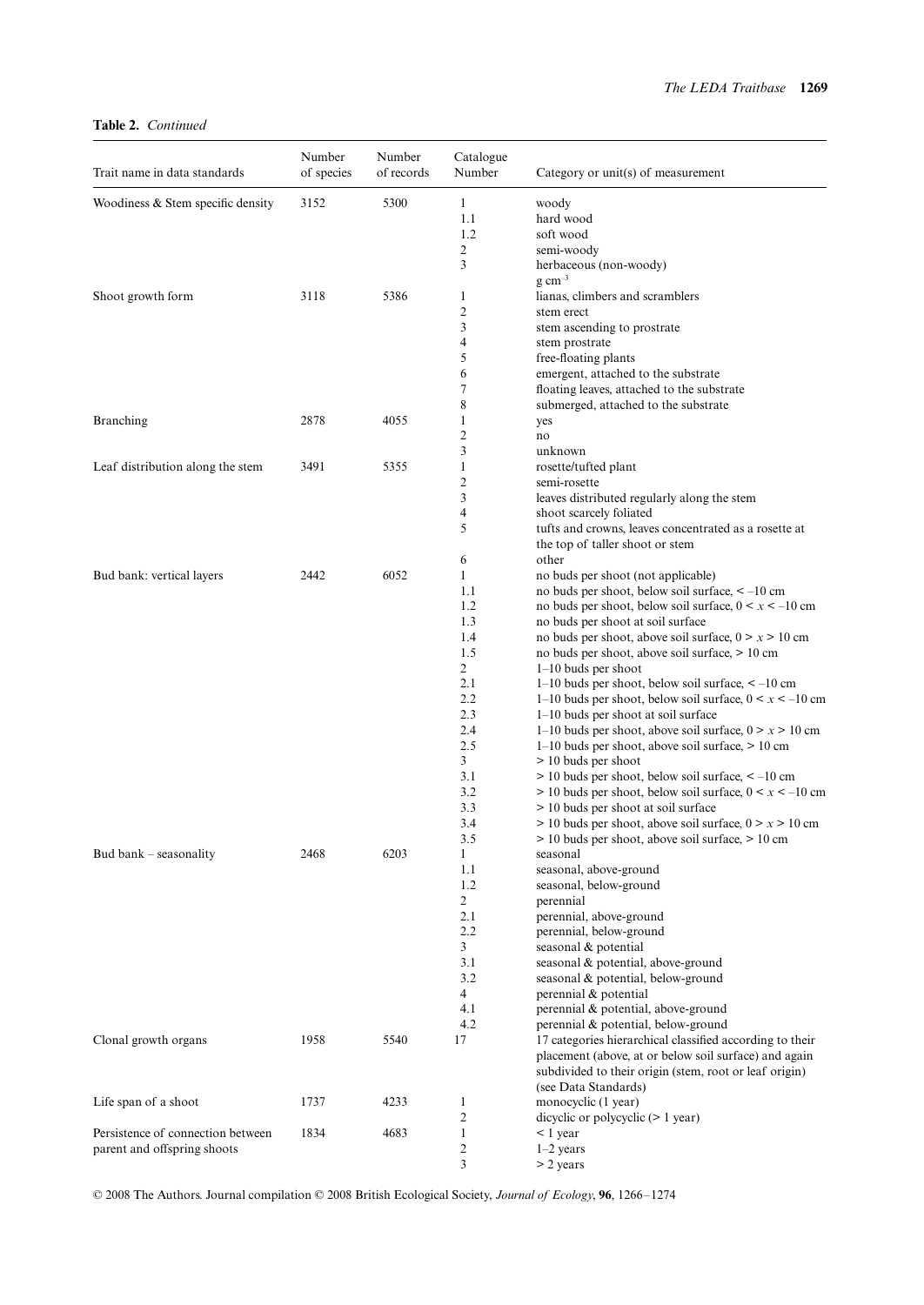# **1270** *M. Kleyer* et al.

# **Table 2.** *Continued*

| Trait name in data standards   | Number<br>of species | Number<br>of records | Catalogue<br>Number | Category or unit(s) of measurement                         |
|--------------------------------|----------------------|----------------------|---------------------|------------------------------------------------------------|
| Number of offspring shoots per | 1740                 | 4263                 | 1                   | < 1 shoot/parent shoot/year                                |
| parent shoot per year          |                      |                      | $\overline{c}$      | 1 shoot/parent shoot/year                                  |
|                                |                      |                      | 3                   | 2-10 shoots/parent shoot/year                              |
|                                |                      |                      | 4                   | > 10 shoots/parent shoot/year                              |
| Lateral spread                 | 555                  | 1089                 | $\mathbf{1}$        | $< 0.01$ m year <sup>-1</sup>                              |
|                                |                      |                      | 2                   | $0.01 - 0.25$ m year <sup>-1</sup>                         |
|                                |                      |                      | 3                   | $0.25$ m year <sup>-1</sup>                                |
|                                |                      |                      | 4                   | dispersable diaspores                                      |
| Seed number                    | 1767                 | 6165                 |                     | number of seeds per ramet                                  |
| Seed crop frequency            | 196                  | 201                  | 1                   | more than once a year                                      |
|                                |                      |                      | $\overline{c}$      | once a year                                                |
|                                |                      |                      | 3                   | once in 2 years                                            |
|                                |                      |                      | 4                   | once in $> 2$ years                                        |
|                                |                      |                      | 5                   | not applicable                                             |
|                                |                      |                      | 6                   | unknown                                                    |
| Seed shedding                  | 1640                 | 3331                 |                     | month of the year $(1-12)$                                 |
| Seed weight                    | 2025                 | 7239                 |                     | mg                                                         |
| Seed size                      | 2401                 | 6578                 |                     | length, width and height (mm)                              |
| Seed shape                     | 2401                 | 6578                 |                     | calculated from seed length, width and height              |
|                                |                      |                      |                     | (unitless, see Data Standards)                             |
| Soil seed bank type            | 1479                 | 44353                |                     | transient – short-term persistent – long-term persistent   |
| Seed bank longevity index      | 1479                 | 44353                |                     | short-lived $(0)$ – long-lived $(1)$                       |
| Soil seed bank density         | 1479                 | 44353                |                     | per $m2$                                                   |
| Diaspore type categories       | 2082                 | 4162                 | $\mathbf{1}$        | vegetative dispersule                                      |
|                                |                      |                      | $\overline{c}$      | generative dispersule                                      |
|                                |                      |                      | 2.1                 | one-seeded                                                 |
|                                |                      |                      | 2.2                 | multi-seeded                                               |
|                                |                      |                      | 3                   | germinule                                                  |
|                                |                      |                      | 4                   | unknown                                                    |
| Morphology of dispersal unit   | 2082                 | 4162                 | 1                   | nutrient containing structures                             |
|                                |                      |                      | 2                   | elaiosome                                                  |
|                                |                      |                      | 3                   | aril                                                       |
|                                |                      |                      | 4                   |                                                            |
|                                |                      |                      |                     | pulp                                                       |
|                                |                      |                      | 5                   | balloon structures                                         |
|                                |                      |                      | 5.1                 | open balloons                                              |
|                                |                      |                      | 5.2                 | closed balloons                                            |
|                                |                      |                      | 8                   | flat appendages                                            |
|                                |                      |                      | 8.1                 | small flat appendages                                      |
|                                |                      |                      | 8.2                 | large flat appendages                                      |
|                                |                      |                      | 9                   | elongated appendages                                       |
|                                |                      |                      | 9.1                 | one short elongated appendage                              |
|                                |                      |                      | 9.2                 | two or more short elongated appendages                     |
|                                |                      |                      | 9.3                 | one long elongated appendage                               |
|                                |                      |                      | 9.4                 | two or more long elongated appendages                      |
|                                |                      |                      | $9.1 - 4$           | additional info: hooked structures                         |
|                                |                      |                      | 10                  | no appendages                                              |
|                                |                      |                      | 10.1                | seed with coarse surface, no appendages                    |
|                                |                      |                      | 10.2                | seed with smooth surface, no appendages                    |
|                                |                      |                      | 11                  | other specialisations                                      |
|                                |                      |                      | 12                  | unknown                                                    |
| Seed release height            | 2586                 | 3921                 |                     | m                                                          |
| Terminal velocity seeds        | 1328                 | 2592                 |                     | $\rm m~s^{-1}$                                             |
| Buoyancy                       | 989                  | 8081                 |                     | number or % of floating seeds                              |
| Epizoochory                    | 192                  | 559                  |                     | number or % of attached seeds                              |
| Endozoochory                   | 149                  | 179                  |                     | number or % seeds that survived ingestion                  |
| Dispersal data obtained from   | 2956                 | 13920                |                     | 14 dispersal type categories (see Data Standards),         |
| literature                     |                      |                      |                     | 32 dispersal vector categories (see Data Standards)        |
| Habitat characteristics        | 1401                 | 1401                 |                     | Categories referring to soil moisture, acidity, substrate, |
|                                |                      |                      |                     | type, nutrient status. Water column acidity, alkalinity,   |
|                                |                      |                      |                     | and sediment redox potential for aquatic plants            |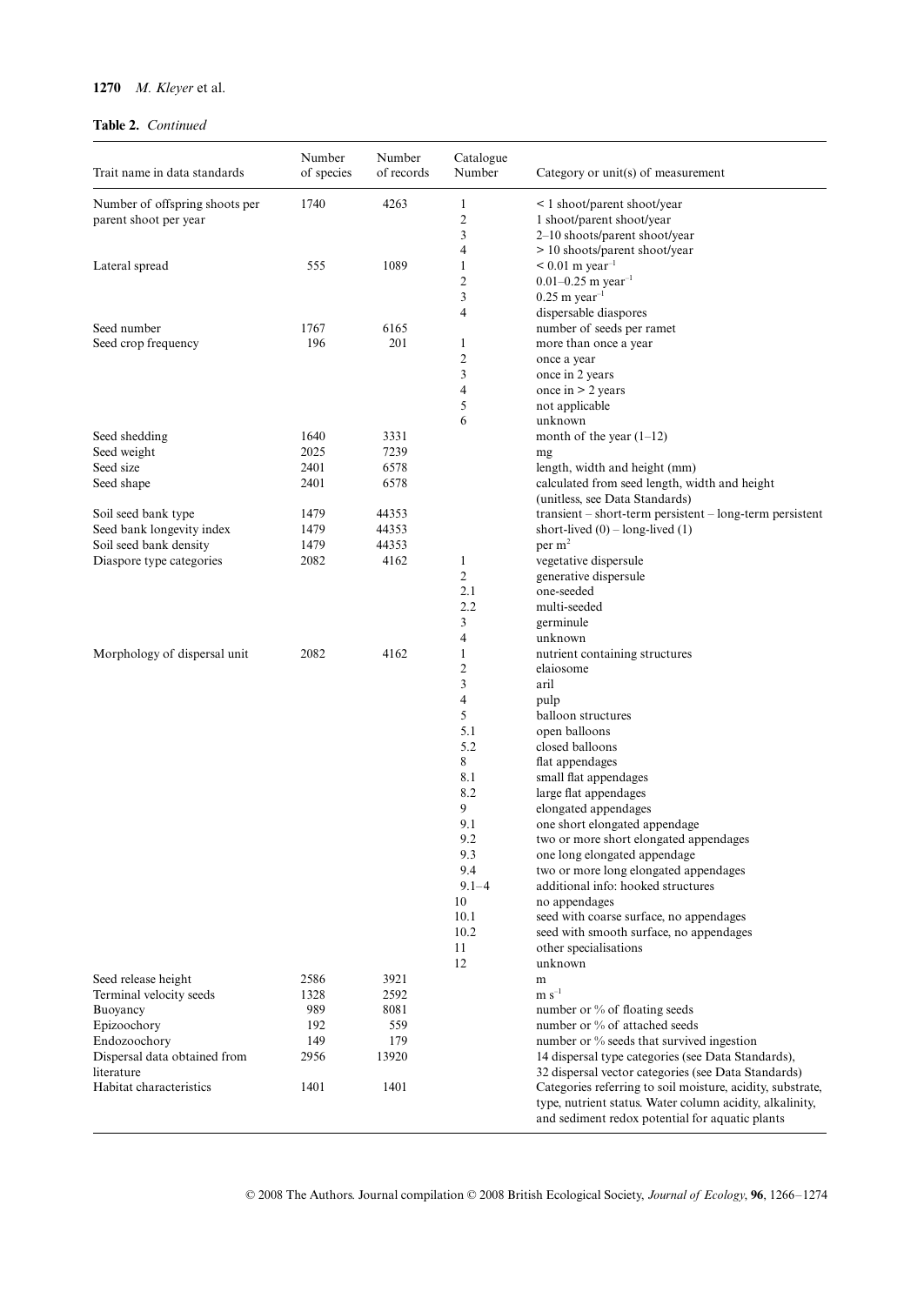

**Fig. 1.** Geographical range covered by the data base. Dark grey: core regions; light grey: overlap > 50% with the national floras.

seed release height is important in modelling wind dispersal. One key factor in epizoochory (dispersal by means of seeds attached to external parts of an animal) is the capacity of seeds to remain attached to fur, i.e. the attachment potential (Couvreur *et al*. 2004; Römermann *et al*. 2005). Other dispersal traits covered by the LEDA Traitbase include endozoochory (seeds dispersed after passing through the digestive tract of an animal), buoyancy (floating capacity), morphology of the dispersal unit and information about dispersal types as well as dispersal vectors of plants.

## THE LEDA GEOGRAPHICAL RANGE AND TAXONOMIC CORE

The geographical range of the LEDA project (Fig. 1) roughly covers NW-Europe from the North Cape, Norway, to the Loire in France, and from the eastern borders of both Finland and Germany to the west coast of Ireland. Plant species present in Austria, Switzerland, Iceland, Poland, the Baltic States, Czech Republic, Slovakia and Hungary overlap with those in the core LEDA area by 50–80%, indicating the wide range of possible users of the Traitbase.

Selection of the 3000 priority vascular plant species for which we collected data was made according to the species frequencies in the core countries, i.e. UK, The Netherlands and Germany, disregarding alpine species and extremely rare species.

The taxonomic core of the LEDA Traitbase consists of one synonymised plant list at the species level, complete with authorities. The list was collated from the national plant lists available for the geographical range of the LEDA project (see Appendix S1). Species names and grouping of the species in higher taxa, however, cannot be considered as a stable

reference system because taxonomies are subject to research and are changed frequently. When collating existing data bases and retrieving data from published literature different 'taxonomic concepts' (sensu Geoffroy & Berendsohn 2003) inevitably get merged. The resulting loss in data quality can, however, be expected have little impact on the LEDA trait data base for the following reasons: (1) Only a few taxonomic groups in the flora of Northwest Europe are still under profound revision, and (2) Floras were used, which are interconnected by the species checklist from the SynBioSys-Europe project (Schaminée *et al.* 2007).

#### METHODS OF COLLECTING DATA

In LEDA, the following trait data bases were collated: Ecoflora (Fitter & Peat 1994), Electronic Comparative Plant Ecology (Hodgson *et al.* 1995), Biological traits of vascular plants data base (Kleyer 1995), CLOPLA (Klimešová & Klimes 2006), the Soil seed bank data base (Thompson *et al.* 1997), the Dutch Botanical Database (CBS 1997 with updates), DIASPORUS (Bonn *et al.* 2000), seed mass data from BiolFlor (Klotz *et al.* 2002), and BioPop (Poschlod *et al.* 2003; Jackel *et al.* 2006).

The remaining data were derived from literature dating back to the 19th Century. For many traits in the LEDA Traitbase, we expected more data to be available in the literature than we were actually able to retrieve. A large field sampling campaign was used to obtain data identified as missing in the literature: collecting and measuring standards are described in Knevel *et al.* (2005, www.leda-traitbase.org; see also Cornelissen *et al.* 2003). Very rare species had to be excluded because sampling effort increased with rarity or because extraction of plant material from the field was prohibited by conservation authorities. Age of first flowering could not be determined during field collections and was therefore compiled solely from the literature.

The LEDA editorial board ensures that each entry in the Traitbase has a full reference to its original source, whether a published book, article, data base or recent measurement according to the LEDA standards. Also, newly measured data are referenced according to the field site, including georeference information and habitat characteristics. When habitat characteristics were missing for data from other sources, these were derived from indicator values (Ellenberg *et al.* 1991).

# TECHNICAL STRUCTURE OF THE DATA BASE

The LEDA Traitbase is a combination of a relational data base holding the trait data and several web applications allowing for input, access and analysis of trait-related data (see Appendix S1). Users only need a Web browser to query the LEDA Traitbase. After query execution, a table containing the selected records will be displayed within the web browser, either as individual records with bibliographic reference or as aggregated values, e.g. the average of all SLA records for a species. Registered users may upload or otherwise compose a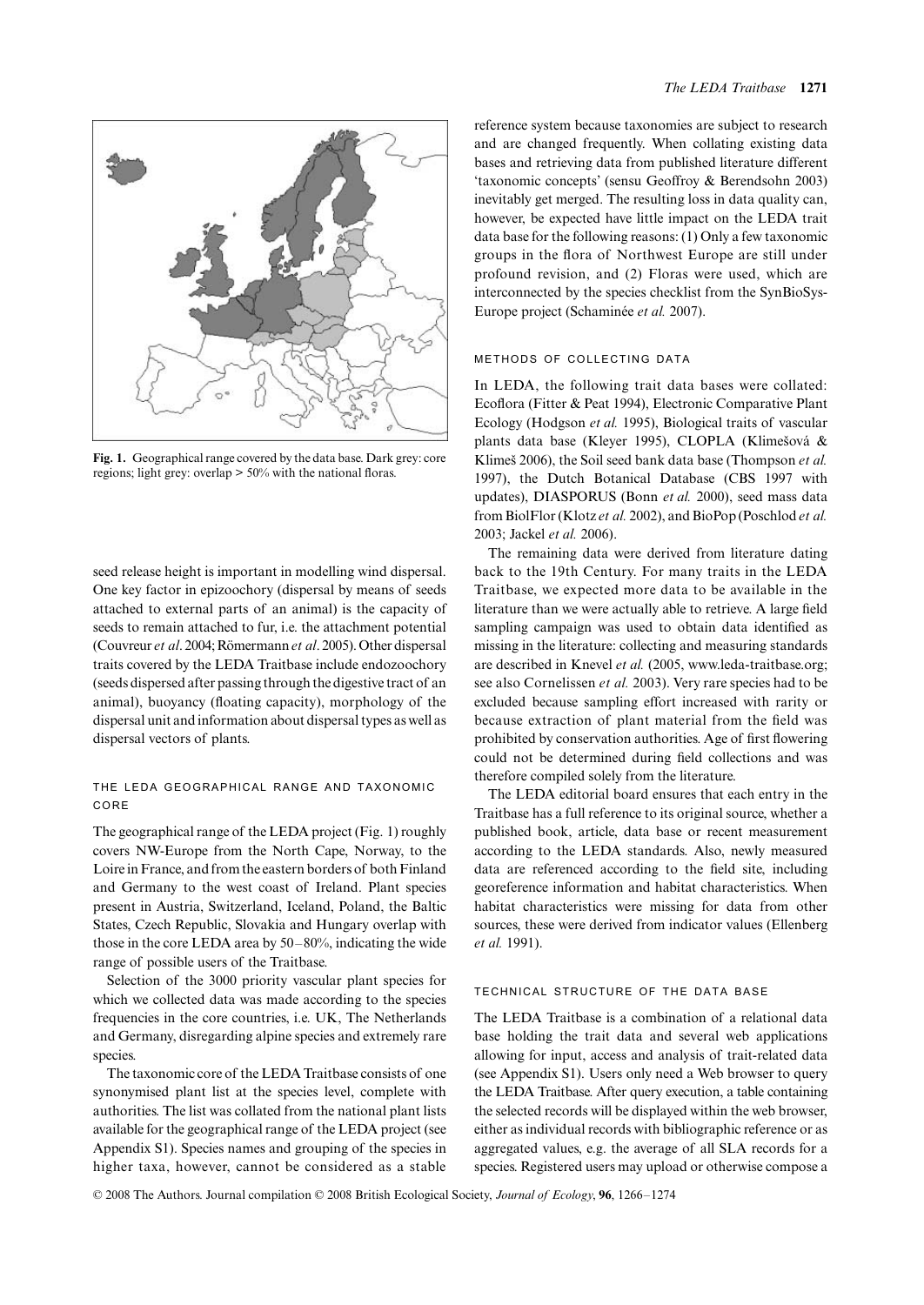list of species names to constrain their queries, and they may instruct the system to deliver the query results to their e-mail address. For example, to obtain a GIS link, the mapping module FloraMap of the German online plant atlas [\(http://](http://www.floraweb.de) www.floraweb.de) is accessible from within the LEDA web query application. This allows access to further trait data, species distribution data and related information (in German for version 1). Hence, the analysis of the spatial distribution of traits (e.g. Kühn *et al.* 2006) can be facilitated easily.

## **Applications of the LEDA Traitbase**

Potential applications of the LEDA Traitbase cover the whole range of functional ecology and phylogenetic ecology, the fusion of ecology and evolutionary history (e.g. Grime 2006; McGill *et al.* 2006; Westoby 2006). A major field of functional ecology is the analysis of changes in community trait composition in response to environmental change to reveal functional response traits (Lavorel & Garnier 2002). Understanding how persistence, regeneration and dispersal traits respond to environmental change is essential for the prediction of species change in many ecological applications (e.g. landscape planning, restoration, mitigation of plant invasions). For instance, the LEDA Traitbase has been used to show that the predictability of local species composition from environmental conditions is constrained by dispersal traits (Ozinga *et al.* 2005). Dispersal traits were further used to assess wind dispersal potential or external animal dispersal in plants (Tackenberg *et al.* 2003). LEDA Traitbase data were also used to model relationships between plant traits, soil fertility and disturbance by land use (Kleyer 2002; Kühner & Kleyer 2008), and bud bank traits were used to explain the regeneration of biennials and perennials following disturbance of urban plant communities (Latzel *et al.* 2008).

Potential applications of the LEDA Traitbase include the analysis of changes in ecosystem functions (e.g. productivity, carbon sequestration) in response to changes in biodiversity and community composition based on the concomitant changes in 'functional effect traits'. Changes in traits such as longevity, leaf dry matter content, leaf nitrogen content or woodiness can affect the productivity of plant communities (Garnier *et al.* 2007), nutrient cycling (Eviner *et al.* 2006), or soil carbon sequestration (De Deyn *et al.* 2008). Response and effect traits are linked when changes in species composition translate into modifications of ecosystem properties (Chapin *et al.* 2000). For instance, seed production may be essential for the response of plant species to strong disturbances and at the same time an essential resource for animals. On the other hand, while seeds may be important for the response to disturbance, leaf and stem traits may be more important for the effect of plant species on biomass decomposition. By coupling the LEDA Traitbase with data sets that combine species abundances with environmental information and ecosystem properties, response and effect traits and linkages between these can be identified (Suding *et al.* 2008).

LEDA data were also used for the analysis of relationships between traits and distribution patterns of rarity and endangerment of plant species (Smart *et al.* 2005; Römermann *et al.* 2008). Specifically, there has been a long quest for traits that make species invasive (e.g. Kühn *et al.* 2004; Moles *et al.* 2008, see Pysek & Richardson 2007 for a review) or influence commonness and rarity in weeds (e.g. Lososová *et al.* 2008) or urban plant species (Thompson & McCarthy, in press).

Functional diversity, i.e. the value and range of plant functional traits in a given community (Tilman 2001), has been proposed as an important feature of communities, for instance to provide resilience in relation to regime shifts in terrestrial and aquatic communities (Folke *et al.* 2004). Functional diversity can be recorded at different biological levels, e.g. within species and between species in a community. Intraspecific diversity can be extracted from the LEDA Traitbase either by retrieving the original individual records or from aggregated information such as minimum and maximum values or standard deviations. For rare species or native species of natural landscapes without agricultural land use, the number of trait records is still small. More records will be needed throughout the geographical and environmental range of the species to assess the full extent of trait variability. Interspecific diversity can be measured with various indices (e.g. Mason *et al.* 2005) by collating LEDA data aggregated per trait and species to vegetation relevés.

Understanding how investments of carbon and mineral nutrients vary between species is central to plant ecology. Large data bases on plant traits have helped to clarify the extent to which scaling relations between traits indicate potential trade-offs or allometries (e.g. Enquist & Niklas 2002; Wright *et al.* 2004). Although LEDA comprises only limited data on biomass partitioning, it can produce trait correlation structures that could assist in revealing scaling relations associated with persistence, regeneration and dispersal. In contrast to such physiologically determined trade-offs, environment-induced trade-offs are often characterised by different costs and benefits along environmental gradients. LEDA data have been used to search for trade-offs between local above-ground persistence and below-ground seed persistence (Ozinga *et al.* 2007) and between generative and vegetative reproduction in riparian vegetation (Boedeltje *et al.* 2008).

These examples show that the LEDA Traitbase can assist in clarifying the role of traits and of trait variation in the response of plants to changing environments, the assembly of communities and the functioning of ecosystems. Case studies exploring these issues will most often take place at the level of a community or a landscape. Trait measurements at these levels will profit from assessing the variation of the traits under study against variation in the flora of the region or biome. This information can now be retrieved from the LEDA Traitbase for the flora of NW Europe. The LEDA Traitbase also offers the opportunity to re-analyse large vegetation data sets in terms of functional traits. For instance, it would be interesting to combine country-wide sets of relevés aggregated to syntaxonomic classes (e.g. Schaminée *et al.* 1995–1999) with the LEDA Traitbase to extract variation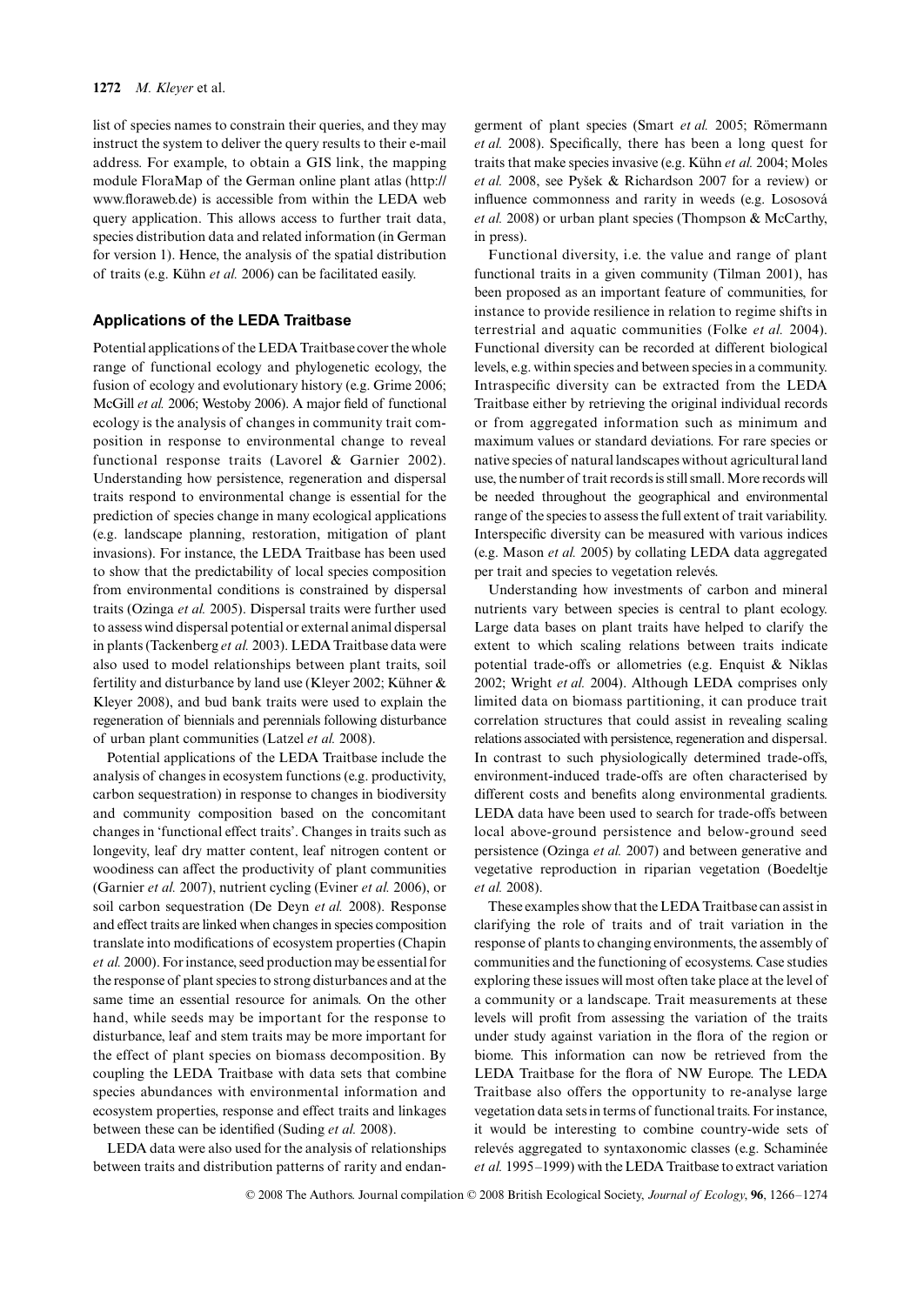in persistence and regeneration traits of plant communities. So far, this has only been done for dispersal traits (Ozinga *et al.* 2005). Such community trait profiles could be used to generate better hypotheses for detailed investigations of plant trait–environment linkages (McGill *et al.* 2006).

#### **Further prospects**

At present the Traitbase supports a total of more than 8300 taxa of NW-Europe. Many taxa are subspecies to which no data are linked. However, the possibility exists to link data to these taxa, as well as to taxa that currently are not included in the LEDA priority list. The LEDA consortium welcomes new collaborators interested in delivering new data to the LEDA Traitbase. The LEDA standards (available at through www.leda-traitbase.org) provide baseline information on how the data should be organised. To assure data quality and consistency with the LEDA data standard, the LEDA Editorial Board will review the data before incorporating them into LEDA.

The LEDA Traitbase and its applications are designed to be extended with further traits. Adapting the data base scheme is relatively easy, since data for distinct traits are stored within distinct tables. The LEDA consortium welcomes any initiative that seeks to enlarge the LEDA Traitbase, either by extension of the geographical range or by extension of the traits that are covered by the data base. This would include the obligation to establish appropriate data standards, support additional technical effort and to take part in the reviewing process.

Moreover, we see future prospects in the collation of LEDA to various other data bases, such as plant genomics, distribution, Red Lists, plant communities, habitats and environmental factors, e.g. nutrient and disturbance data for sites with known species composition (Bekker *et al.* 2007; Schaminée *et al.* 2007). Currently, there are many initiatives across Europe and other parts of the world that intend to make available various data bases. We expect that the joint analysis of data from these different sources will greatly advance our understanding of large-scale biodiversity change.

#### **Acknowledgement**

The authors thank Heike Zimmermann, Tobias Kerrinnes, Hartmut Fridl, Susanne Bonn, Anne Krämer, Inge Lauer, Stefan Reidinger, Carsten Rüther, Tomas Flower-Ellis, Franciska Schultz, Espen Aarnes, Christina Lüst, Melanie Siemon, Christoph Reiffert and Svenja Vozenilek who assisted in measurements or data input.

The LEDA Traitbase project was funded by the European Commission through the fifth framework under the EESD programme, project number EVR1-CT-2002-40022. The authors gratefully acknowledge the help of Hans Fink and Rudolf May, German Federal Agency for Nature Conservation, Bonn, DE, in hosting and maintaining LEDA Traitbase after the end of the funding period.

## **References**

Barkman, J. (1988) New Systems of Plant growth forms and phenological plant types. *Plant Form and Vegetation Structure* (eds M.J.A. Werger, P.J.M. Van der Aart, H.J. During & J.T.A. Verhoeven), pp. 9–44. S. P. B. Publishers, The Hague.

- Bekker, R.M., Schaminée, J.H.J., Bakker, J.P. & Thompson, K. (1998) Seed bank characteristics of Dutch plant communities. *Acta Botanica Neerlandica*, **47**, 15–26.
- Bekker, R.M., van der Maarel, E., Bruelheide, H. & Woods, K. (2007) Long-term datasets: from descriptive to predictive data using ecoinformatics. *Journal of Vegetation Science*, **18**, 458–462.
- Bellingham, P.J. & Sparrow, A.D. (2000) Resprouting as a life history strategy in woody plant communities. *Oikos*, **89**, 409–416.
- Boedeltje, G., Ozinga, W.A., & Prinzing, A. (2008) The trade-off between vegetative and generative reproduction among angiosperms influences regional hydrochorous propagule pressure. *Global Ecology and Biogeography*, **17**, 50–58.
- Bonn, S., Poschlod, P. & Tackenberg, O. (2000) Diasporus a database for diaspore dispersal – concept and application in case studies for risk assessment. *Zeitschrift für Ökologie und Naturschutz*, **9**, 85–97.
- Bruun, H.H. & Poschlod, P. (2006) Why are small seeds dispersed through animal guts: large numbers or seed size per se? *Oikos*, **113**, 403–411.
- Cain, M.L., Milligan, B.G. & Strand, A.E. (2000) Long-distance seed dispersal in plant populations. *American Journal of Botany*, **87**, 1217–1227.
- CBS (1997) *Dutch Botanical Database, Biobase*. Centraal Bureau voor Statistiek, Voorburg/Heerlen.
- Chapin, F.S., Zavaleta, E.S., Eviner, V.T., Naylor, R.L., Vitousek, P.M., Reynolds, H.L. *et al*. (2000) Consequences of changing biodiversity. *Nature*, **405**, 234–242.
- Cornelissen, J.H.C., Lavorel, S., Garnier, E., Díaz, S., Buchmann, N., Gurvich, D.E. *et al*. (2003) Handbook of protocols for standardised and easy measurement of plant functional traits worldwide. *Australian Journal of Botany*, **51**, 335–380.
- Couvreur, M., Vandenberghe, B, Verheyen, K. & Hermy, M. (2004) Experimental assessment of seed adhesivity on animal furs. *Seed Science Research*, **14**, 147–159.
- Danvind, M. & Nilsson, C. (1997) Seed floating ability and distribution of alpine plants along a northern Swedish river. *Journal of Vegetation Science*, **8**, 271–276.
- De Deyn, G.B., Cornelissen, J.H.C. & Bardgett, R.D. (2008) Plant functional traits and soil carbon sequestration in contrasting biomes. *Ecology Letters*, **11**, 516–531.
- De Kroon, H. & van Groenendael, J. (eds) (1997) *The Ecology and Evolution of Clonal Plants*. Backhuys Publishers, Leiden.
- Du Rietz, G.E. (1931) Life forms of terrestrial flowering plants. *Acta Phytogeographica Suecica*, **3**, 1–95.
- Ellenberg, H., Weber, H.E., Düll, R., Wirth, V., Werner, W. & Paulissen, D. (1991) Zeigerwerte von Pflanzen in Mitteleuropa. *Scripta Geobotanica*, **18**,  $1 - 248$
- Enquist, B.J. & Niklas, K.J. (2002) Global allocation rules for patterns of biomass partitioning in seed plants. *Science*, **295**, 1517–1520.
- Eviner, V.T., Chapin, F.S. & Vaughn, C.E. (2006) Seasonal variations in plant species effects on soil N and P dynamics. *Ecology*, **87**, 974–986.
- Fitter, A.H. & Peat, H.J. (1994) The ecological flora data-base. *Journal of Ecology*, **82**, 415–425.
- Flynn, S., Turner, R.M. & Stuppy, W.H. (2006) *Seed Information Database* (release 7.0, October 2006) Available: [http://www.kew.org/data/sid.](http://www.kew.org/data/sid)
- Folke, C., Carpenter, S., Walker, B., Scheffer, M., Elmqvist, T., Gunderson, L. & Holling, C.S. (2004) Regime shifts, resilience, and biodiversity in ecosystem management. *Annual Review of Ecology Evolution and Systematics*, **35**, 557– 581.
- Garnier, E., Lavorel, S., Ansquer, P., Castro, H., Cruz, P., Dolezal, J. *et al*. (2007) Assessing the effects of land-use change on plant traits, communities and ecosystem functioning in grasslands: a standardized methodology and lessons from an application to 11 European sites. *Annals of Botany*, **99**, 967– 985.
- Geoffroy, M. & Berendsohn, W.G. (2003) The concept problem in taxonomy: importance, components, approaches. *Schriftenreihe Vegetationsk*. **39**, 5– 14.
- Grime, J.P. (2006) Trait convergence and trait divergence in herbaceous plant communities: mechanisms and consequences. *Journal of Vegetation Science*, **17**, 255–260.
- Grime, J.P., Hodgson, J.G. & Hunt, R. (1988) *Comparative Plant Ecology*. Unwin Hyman, London.
- Hodgson, J.G., Grime, J.P., Hunt, R. & Thompson, K. (1995) *The Electronic Comparative Plant Ecology*. Chapman & Hall, London.
- Jackel, A.-K., Dannemann, A., Tackenberg, O., Kleyer, M. & Poschlod, P. (2006) BioPop – Funktionelle Merkmale von Pflanzen und ihre Anwendungsmöglichkeiten im Arten-, Biotop- und Naturschutz. *Naturschutz und Biologische Vielfalt*, **32**, 1–168.
- Kirchner, O., Loew, E. & Schroeter, C. (1908–1936) *Lebensgeschichte der Blütenpflanzen Mitteleuropas*. Ulmer, Stuttgart.